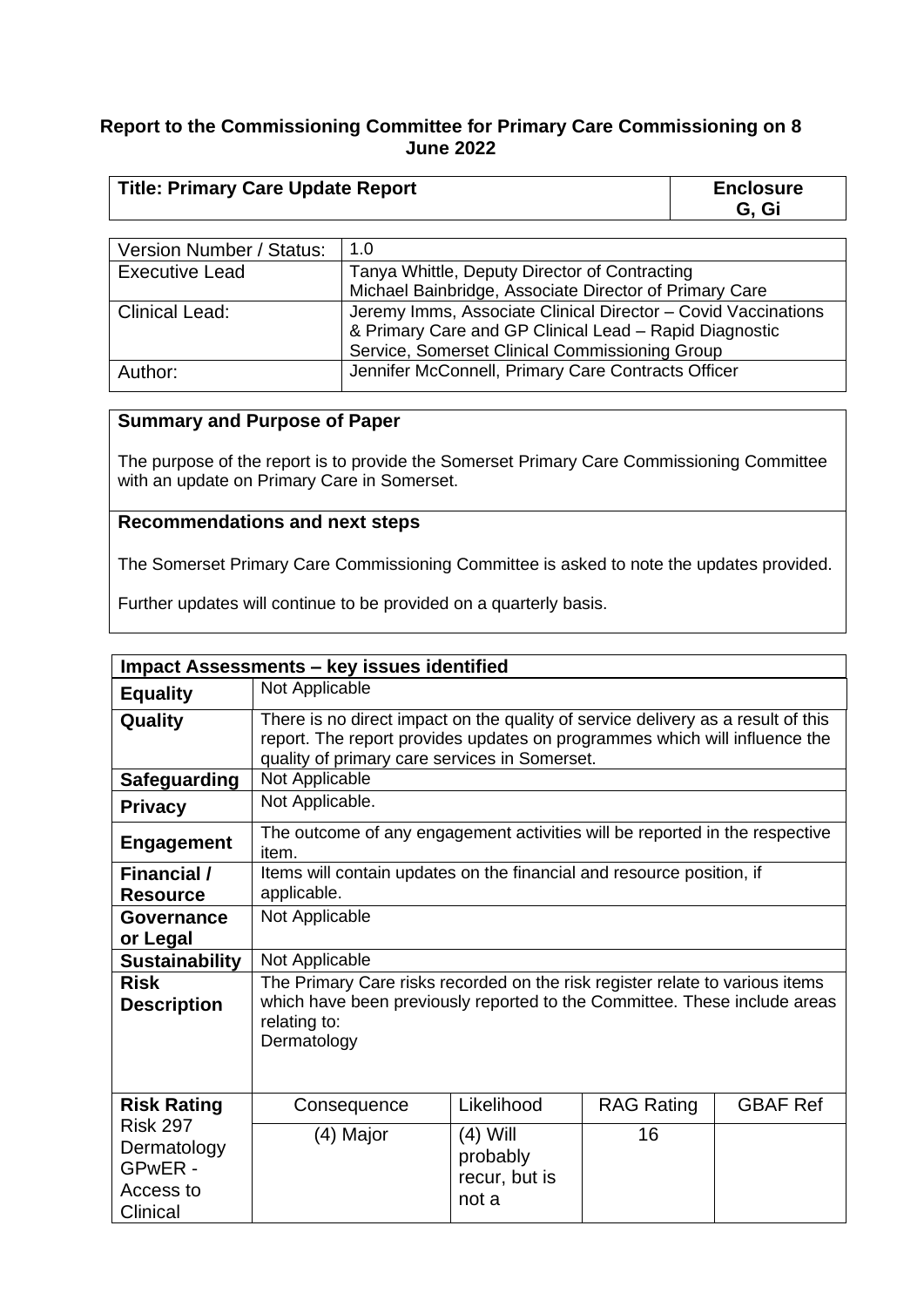| Supervision -    | persistent |  |
|------------------|------------|--|
| Patients may     | issue      |  |
| experience       |            |  |
| services that    |            |  |
| do not meet      |            |  |
| current quality  |            |  |
| standards,       |            |  |
| and/or access    |            |  |
| to the           |            |  |
| dermatology      |            |  |
| service will be  |            |  |
| reduced due      |            |  |
| to very limited  |            |  |
| clinical         |            |  |
| supervision      |            |  |
| availability for |            |  |
| Dermatology      |            |  |
| GP's with        |            |  |
| enhanced         |            |  |
| roles.           |            |  |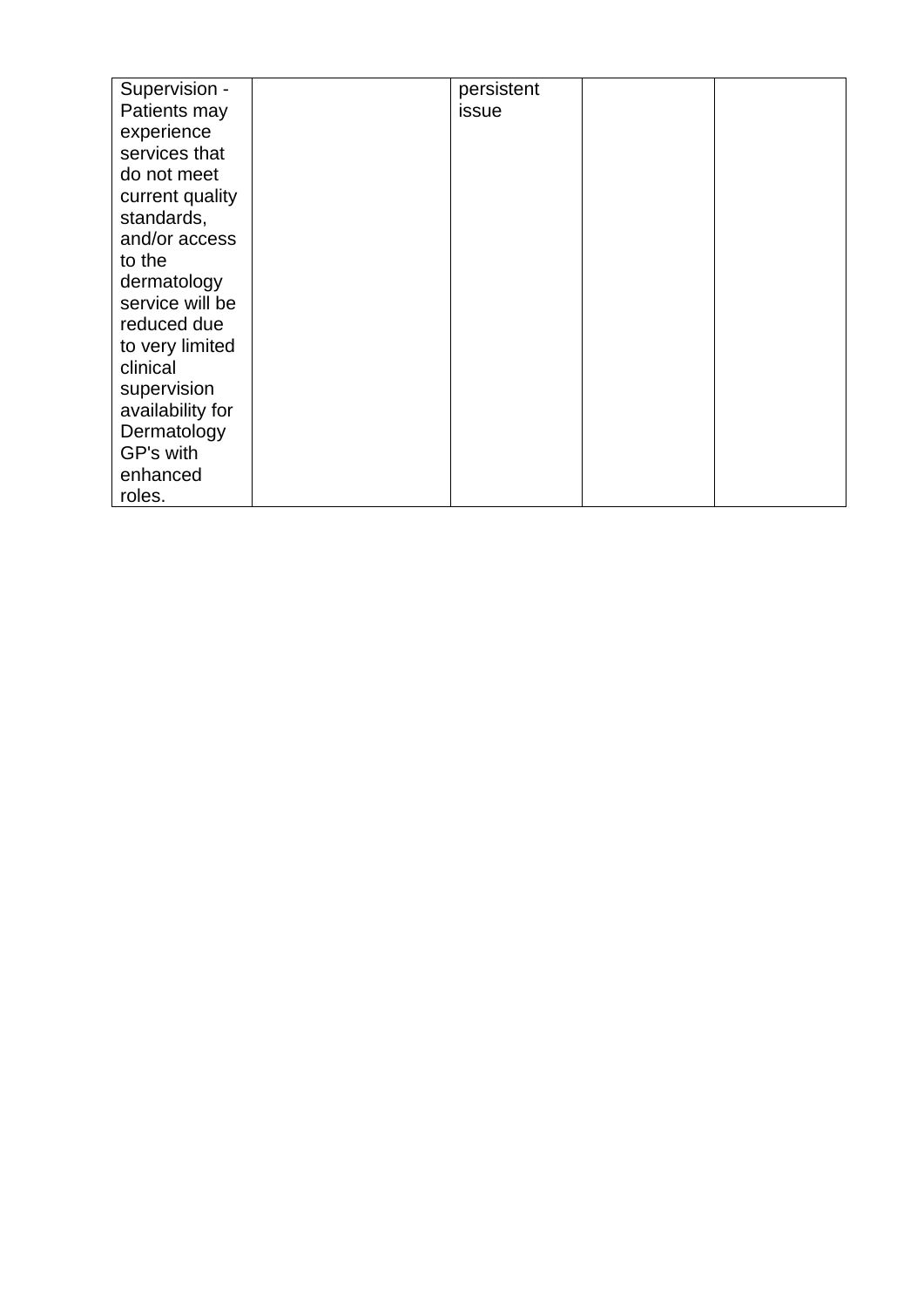# **PRIMARY CARE UPDATE**

# **SOMERSET PRIMARY CARE COMMISSIONING COMMITTEE**

8 June 2022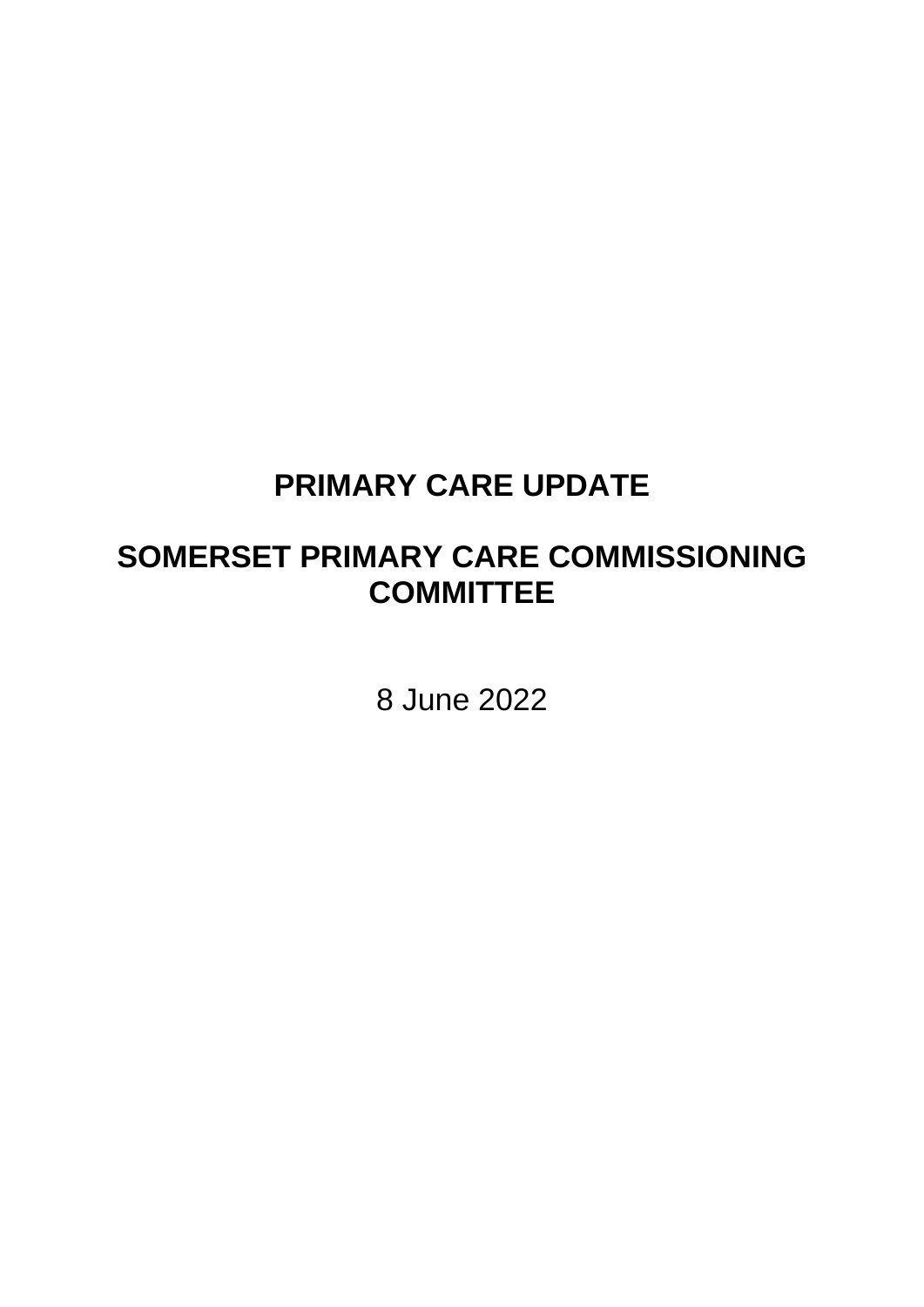| <b>CONTENTS</b>   |                                                                 | <b>PAGE</b>    |
|-------------------|-----------------------------------------------------------------|----------------|
| Item 1            | <b>Current Contracts</b>                                        |                |
| Item <sub>2</sub> | Mergers and Integrations                                        | 1              |
| Item <sub>3</sub> | <b>Contract Expiries and Procurements</b>                       | 1              |
| Item 4            | <b>Temporary Practice Closures</b>                              | 1              |
| Item <sub>5</sub> | <b>Practice Boundary Changes</b>                                | 3              |
| Item 6            | <b>Branch Surgery Closures and Changes</b>                      | 3              |
| Item 7            | <b>Contract Breach and Remedial Notices</b>                     | 3              |
| Item 8            | <b>Contract Appeals</b>                                         | 3              |
| Item <sub>9</sub> | Sub-Contracting/Practices Working at Scale                      | 3              |
| Item 10           | Premises                                                        | 3              |
| Item 11           | <b>Community Dermatology Service and Dermis</b>                 | 4              |
| Item 12           | Contract<br>Somerset Menopause Clinic                           | 5              |
| Item 13           | <b>PCN Development Fund</b>                                     | 6              |
| Item 14           | <b>Enhanced Access</b>                                          | 6              |
| Item 15           | Childhood Immunisation and Vaccination                          | 7              |
| Item 16           | Delivery for Assurance Framework for<br><b>General Practice</b> | $\overline{7}$ |
| Item 17           | <b>Work Force</b>                                               | $\overline{7}$ |
| Item 18           | <b>Fullers Reports</b>                                          | 8              |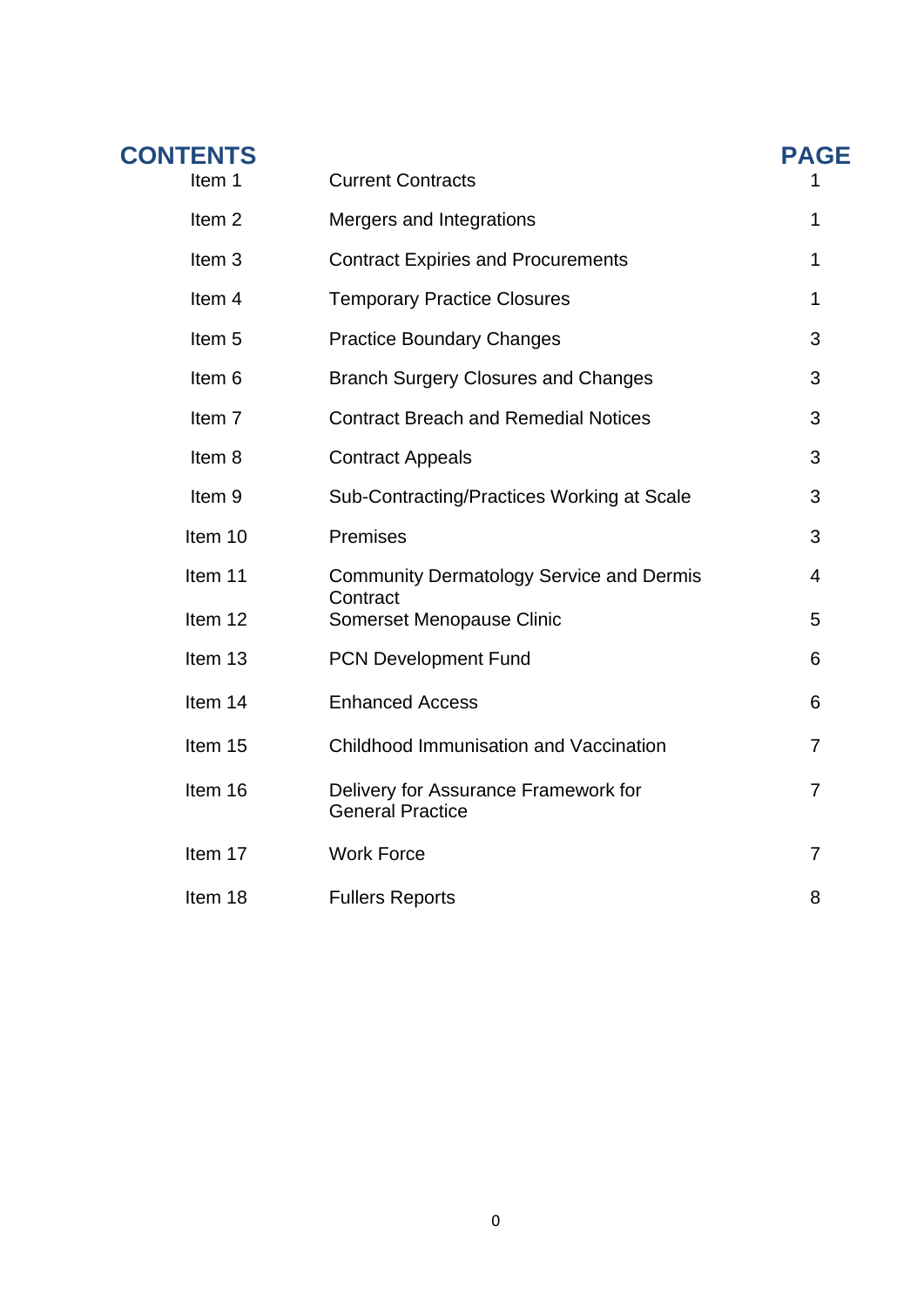# **ITEM 1: Current Contracts**

1.1

| <b>GMS</b> | <b>PMS</b> | <b>APMS</b> | Total |
|------------|------------|-------------|-------|
|            | 17         | U           | 64    |

#### 1.2 **Practices with only one GP holding the contract**

| <b>Practice</b>                   | Code   | <b>CCG</b> | <b>Contract</b><br><b>Type</b> | <b>Provider</b> |
|-----------------------------------|--------|------------|--------------------------------|-----------------|
| <b>West Coker Surgery</b>         | Y01163 | Somerset   | <b>GMS</b>                     |                 |
| <b>Tawstock Medical</b><br>Centre | L85619 | Somerset   | <b>PMS</b>                     |                 |
| North Curry                       | L85037 | Somerset   | <b>GMS</b>                     |                 |

## **ITEM 2: Mergers and Integrations**

2.1 The following mergers and integrations have been approved with effect from various dates from 2019 onwards:

#### **Practices merging from 2019 onwards**

Bruton Surgery integrated with Symphony Healthcare Services Ltd 1 February 2019

Harley House Surgery and Irnham Lodge Surgery (Minehead) merged 1 April 2019 Creech Medical Centre integrated with Taunton and Somerset NHS Foundation Trust on 1 April 2019

North Petherton Surgery integrated with Somerset Partnership NHS Foundation Trust on 1 October 2019

Exmoor Medical Centre integrated with Symphony Healthcare Services Ltd on 1 April 2020

Ryalls Park Medical Centre Integration into SHS Ltd took place on 01 April 2021 Creech Medical Centre, Lister House Surgery\*, North Petherton Surgery and Warwick House Medical Centre\*\* integrated with SHS Ltd on 1 October 2021 following a transfer from Somerset NHS Foundation Trust

## **ITEM 3: Contract Expiries and Procurements**

#### 3.1 **Contract Expiries**

There are currently none in Somerset.

3.2 **Contract Terminations**  There are currently none in Somerset.

#### 3.3 **Contract Procurement**  There are currently none in Somerset

## **ITEM 4: Temporary Practice Closures**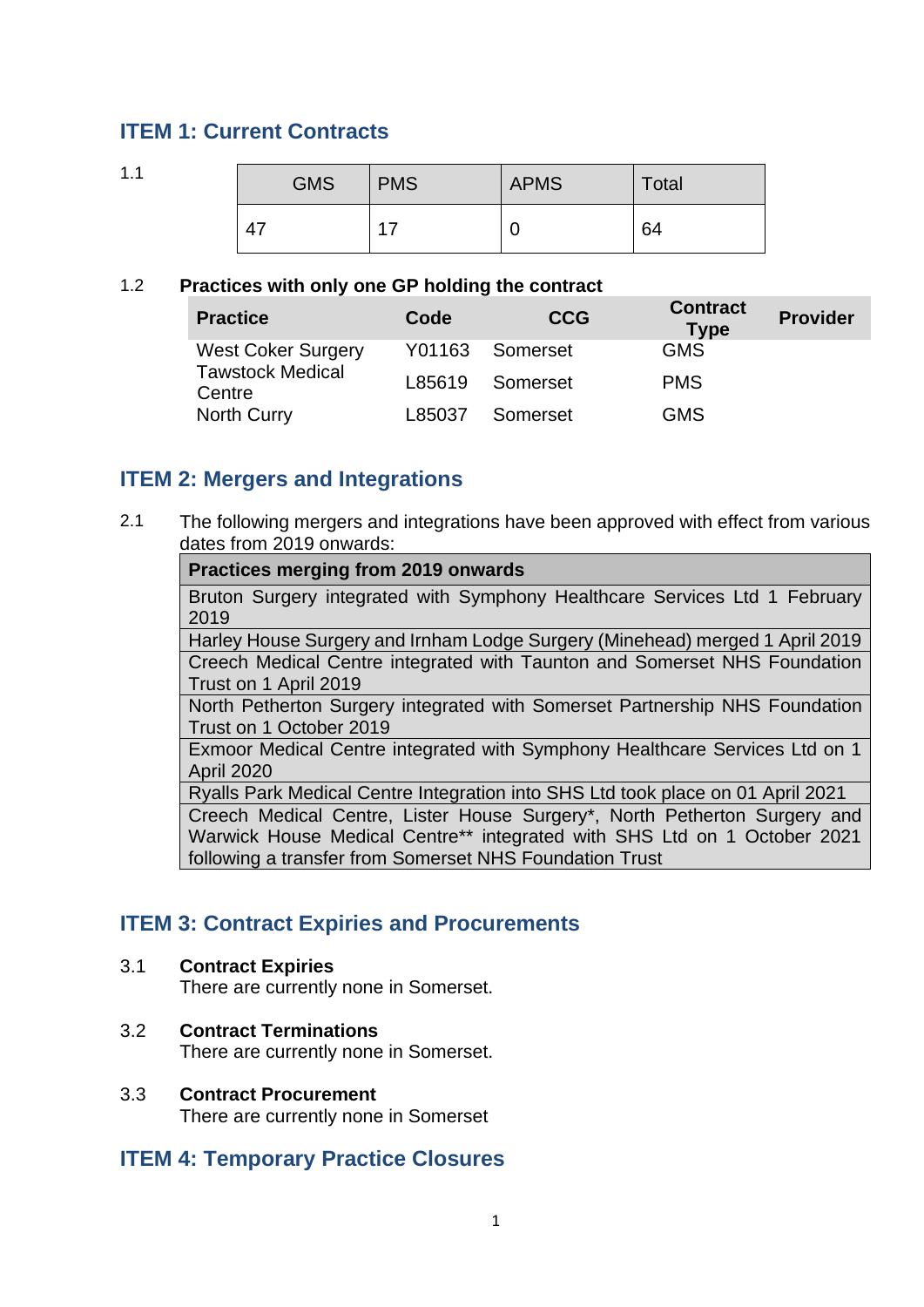# **Temporary Practice Closures**

4.1 The table below details the number of applications received since the March 2022:

| Practice              | Date of closure | Time of         | Reason for            |          |
|-----------------------|-----------------|-----------------|-----------------------|----------|
|                       |                 | Closure         | Closure               |          |
| <b>Church View</b>    | 24/02/2022      | $13:00 - 15:00$ | <b>Full Practice</b>  |          |
| <b>Medical Centre</b> | 26/05/2022      | $13:00 - 15:00$ | meeting               |          |
|                       | 28/07/2022      | $13:00 - 15:00$ |                       | Approved |
|                       | 27/10/2022      | $13:00 - 15:00$ |                       |          |
|                       |                 |                 |                       |          |
| Crewkerne             | 16/08/2022      | $13:30 - 18:30$ | <b>Staff Training</b> |          |
| <b>Health Centre</b>  | 21/09/2022      | $13:30 - 18:30$ |                       |          |
|                       | 20/10/2022      | $13:30 - 18:30$ |                       | Approved |
|                       | 15/11/2022      | $13:30 - 18:30$ |                       |          |
|                       | 14/12/2022      | $13:30 - 18:30$ |                       |          |
| <b>North</b>          | 07/04/2022      | $13:30 - 18:30$ | Whole practice        |          |
| Petherton             | 19/05/2022      | $13:30 - 18:30$ | meeting               |          |
| Surgery               | 14/07/2022      | $13:30 - 18:30$ |                       | Approved |
|                       | 08/09/2022      | $13:30 - 18:30$ |                       |          |
|                       | 03/11/2022      | $13:30 - 18:30$ |                       |          |
| Penn Hill             | 07/04/2022      | $13:30 - 17:00$ | Staff training        |          |
| Surgery               | 18/05/2022      | $13:30 - 17:00$ | and                   |          |
|                       | 16/06/2022      | $13:30 - 17:00$ | development           | Approved |
| <b>Park Medical</b>   | 05/04/2022      | $12:00 - 18:30$ | Staff training        |          |
| Practice              |                 |                 |                       | Approved |
| Langport              | 28/04/2022      | $13:00 - 14:30$ | Staff training        | Approved |
| Surgery               |                 |                 |                       |          |
| <b>Preston Grove</b>  | 07/04/2022      | 12.30-6.30      | Staff training        | Approved |
| <b>Medical Centre</b> | 10/05/2022      | 12.30-6.30      |                       |          |
|                       | 22/06/2022      | 12.30-6.30      |                       |          |
|                       | 21/07/2022      | 12.30-6.30      |                       |          |
|                       | 13/09/2022      | 12.30-6.30      |                       |          |
|                       | 12/10/2022      | 12.30-6.30      |                       |          |
|                       | 10/11/2022      | 12.30-6.30      |                       |          |
| <b>North</b>          | 30/03/2022      | 11.00-2.00      | Staff member          | Approved |
| Petherton             |                 |                 | funeral               |          |
| Surgery               |                 |                 |                       |          |
| <b>Frome Medical</b>  | 14/06/2022      | 2.00-5.30       | Staff training        | Approved |
| Practice              |                 |                 |                       |          |
| Springmead            | 11/05/2022      | 13.00-17.00     | Staff training        | Approved |
| Surgery               |                 |                 |                       |          |
| Langport              | 25/05/2022      | 13.00-14.30     | Staff training        | Approved |
| Surgery               | 23/06/2022      | 13.00-17.00     |                       |          |
| <b>Oaklands</b>       | 13/05/2022      | 11.00-14.00     | Staff training        | Approved |
| Surgery               | 21/06/2022      | 13.00-16.00     |                       |          |
|                       | 29/07/2022      | 11.00-14.00     |                       |          |
|                       | 13/09/2022      | 13.00-16.00     |                       |          |
|                       | 28/10/2022      | 11.00-14.00     |                       |          |
|                       | 29/11/2022      | 13.00-16.00     |                       |          |
| <b>Ryalls Park</b>    | 31/05/2022      | 13.00-16.00     | Staff training        | Approved |
| <b>Medical Centre</b> | 30/06/2022      | 13.00-16.00     |                       |          |
|                       | 09/08/2022      | 13.00-16.00     |                       |          |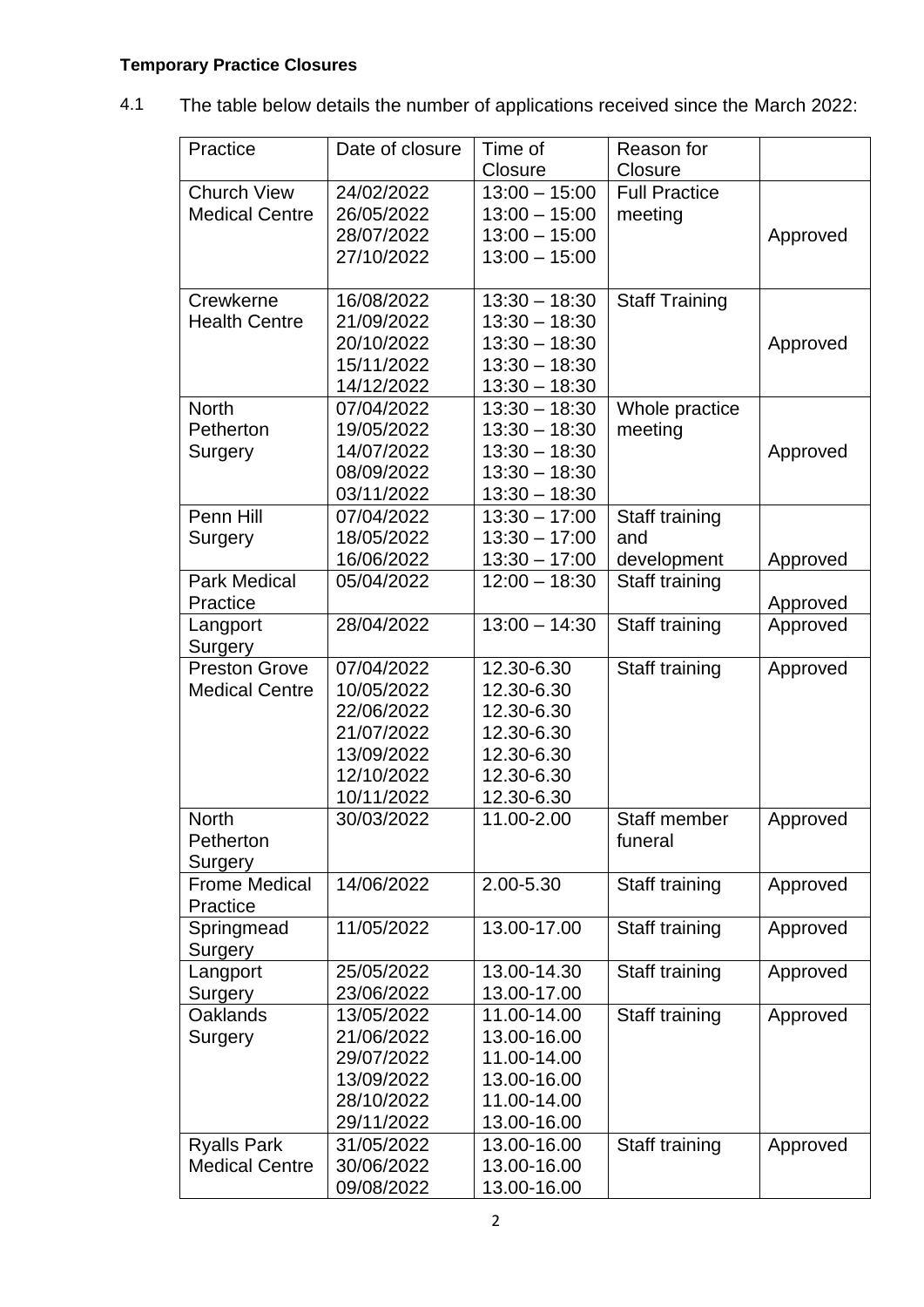|                      | 27/09/2022 | 13.00-16.00 |                |          |
|----------------------|------------|-------------|----------------|----------|
|                      | 20/10/2022 | 13.00-16.00 |                |          |
|                      | 22/11/2022 | 13.00-16.00 |                |          |
| Wincanton            | 22/09/2022 | 13.00-16.00 | Staff training | Approved |
| <b>Health Centre</b> | 19/10/2022 | 13.00-16.00 |                |          |
|                      | 24/11/2022 | 13.00-16.00 |                |          |
|                      | 14/12/2022 | 13.00-16.00 |                |          |

# **ITEM 5: Practice Boundary Changes**

5.1 There have been no formal applications received for a boundary changes.

# **ITEM 6: Branch Surgery Closures and Changes**

6.1 One practice is exploring the process for closing a branch surgery.

# **ITEM 7: Contract Breach and Remedial Notices**

7.1 No New contract breaches or remedial notices have been issued.

# **ITEM 8: Contract Appeals**

8.1 No new contractual appeals have been received.

# **ITEM 9: Sub-Contracting/Practices Working at Scale**

- 9.1 Several practices have approached the CCG to discuss their plans to enter into a contract with Livi, a provider of remote video consultations. The proposal is to increase the clinical capacity available to the practice and patients by commissioning Livi to provide video consultations as part of the routine care provided under the GMS/PMS contract. The service provided by Livi will be in addition to the current service offered by the practice.
- 9.2 Guidance on how to manage sub-contracting proposals is set out in the Primary Medical Care Policy and Guidance Manual and in summary, the CCG has a responsibility to gain assurance on the proposed sub-contracting arrangement and confirm agreement once the checks have been completed. The outcome from the assurance on the submitted proposal to sub-contract Livi will be shared at a future meeting.

## **ITEM 10: Premises**

#### **Rent Reviews**

10.1 There are currently a number of on-going rent and lease reviews; recent rent reviews include the below:

| <b>Practice</b>           | <b>Status</b> | <b>Further detail</b>                          |
|---------------------------|---------------|------------------------------------------------|
| <b>Springmead Surgery</b> | On-going      | <b>Awaiting District Valuer</b><br>(DV) report |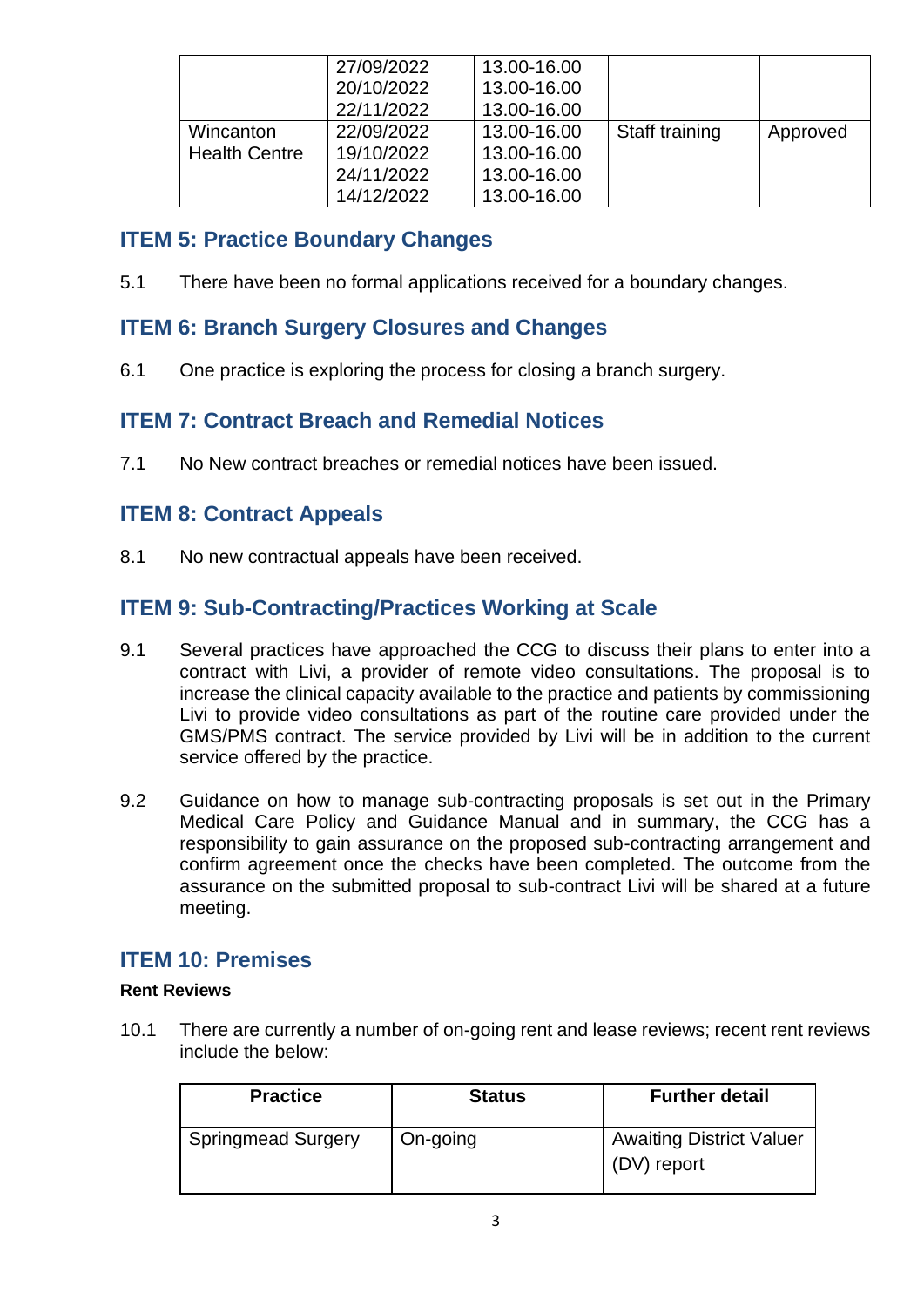| <b>Tawstock Medical</b><br>Centre             | On-going   | Dispute over<br>reimbursable space<br>between occupiers and<br><b>DV</b>                                                                       |
|-----------------------------------------------|------------|------------------------------------------------------------------------------------------------------------------------------------------------|
| Milborne Port (main<br>surgery                | On-going   | Awaiting DV report                                                                                                                             |
| Milborne Port (Rock<br>House)                 | On-going   | Awaiting DV report                                                                                                                             |
| Queen Camel                                   | On-going   | Awaiting DV report                                                                                                                             |
| <b>Warwick House</b><br><b>Medical Centre</b> | On-going   | Awaiting DV report                                                                                                                             |
| <b>Porlock Surgery</b>                        | In dispute | <b>Dispute over Current</b><br>Market Rent, the DV is<br>reviewing the<br>assessment in<br>response to the GP<br>Surveyors<br>recommendations. |
| <b>Oaklands Surgery</b>                       | On-going   | Awaiting DV report                                                                                                                             |
| <b>Hamdon Medical</b><br>Centre               | On-going   | Awaiting DV report                                                                                                                             |

10.2 Premises was a focal point for internal audit. There is a detailed update on the internal Audit further in this report.

# **ITEM 11: Community Dermatology Service and Dermis Contract**

- 11.1 The CCG is currently reviewing its accreditation process and clinical supervision requirements for dermatology GPwERS as part of the overall pathway redesign. Whilst this work is undertaken it has been proposed that the CCG adopt the four questions set out in the RCGP guide as the basis for our own annual review document.
- 11.2 The GPwERs will be asked to submit this self-reflection of their specialist role to the CCG prior to their NHS England whole scope of practice appraisal.
- 11.3 As part of a wider system review, it is anticipated that a new tele-dermatology and advice and guidance system will replace the Dermis service currently provided by Somerset Primary Healthcare. As part of a contingency plan, a provisional extension to the current Dermis contract, which ends 30th June 2022, was agreed at Finance and Performance Committee in case the new system was not in place before the contract end date. A 12-month contract extension has now been enacted with a contract end date of 30 June 2023.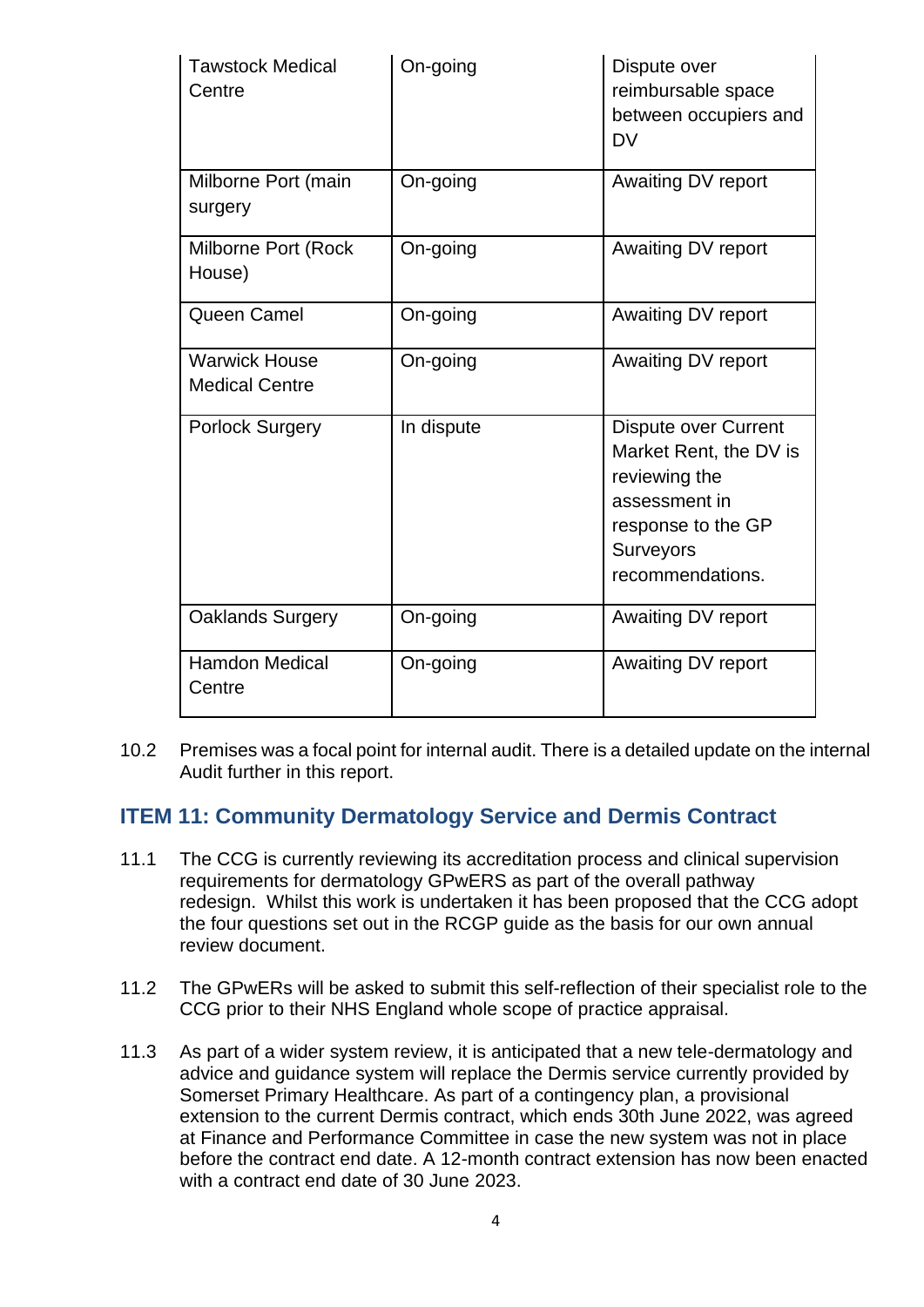- 11.4 Currently a number of our dermatology GPwERs have limited access to clinical supervision. This has been on the CCG risk register for some time. The CCG are currently reviewing the whole dermatology service and considering how dermatology GPwER accreditation and on-going supervision arrangements will be managed in the future.
- 11.5 The contract includes provision for a 3-month termination which will allow a sufficient transition period as and when the CCG have a confirmed date

# **ITEM 12: Somerset Menopause Clinic**

- 12.2 This 12-month pilot was approved in January 2022 and will provide specialist menopause support that ensures women receive evidence-based advice and information about their individual situation and the treatment options available, including the option of HRT.
- 12.3 The service will include education and training for health care professionals about the many menopause and premenopausal symptoms to look out for and the safe prescribing of HRT. There will also be a patient engagement programme of online information sessions.
- 12.4 The total cost for the 1-year pilot is £70K which covers a weekly specialist clinic, patient education programmes, trained specialist time and training. The first specialist clinic was help in April and has received 50 referrals to date.

## **ITEM 13: PCN Development Funding**

- 13.1 Further to paper presented in Junes Primary Care Commissioning Committee outlining the next steps for PCN Development, The Primary Care Operational Group approved the distribution of £260,000 for Primary Care network development funding in 2022/23 across the 13 PCNS.
- 13.2 PCNs will be asked to complete and return documentation to the CCG that supports them in assessing their current development needs, outlines their 2022/23 PCN plans along with a proposal on how they will spend their allocation and the benefits of PCN development funding for review by the CCG before funding is deployed.

#### **ITEM 14: Enhanced Access**

- 14.1 In April 2022 NHS England published the Primary Care Network (PCN) Directed Enhanced Service (DES) specification for 2022/23. One of the most noticeable updates to the specification was the introduction of a service titled Enhanced Access.
- 14.2 The Enhanced Access service requirements build on the current Extended Hours service commissioned from practices and delivered by PCNs. From October 2022 PCNs will be required to continue offering appointments on weekday evenings until 20:00 and every Saturday between 9am and 5pm, also referred to as the Network Standard Hours.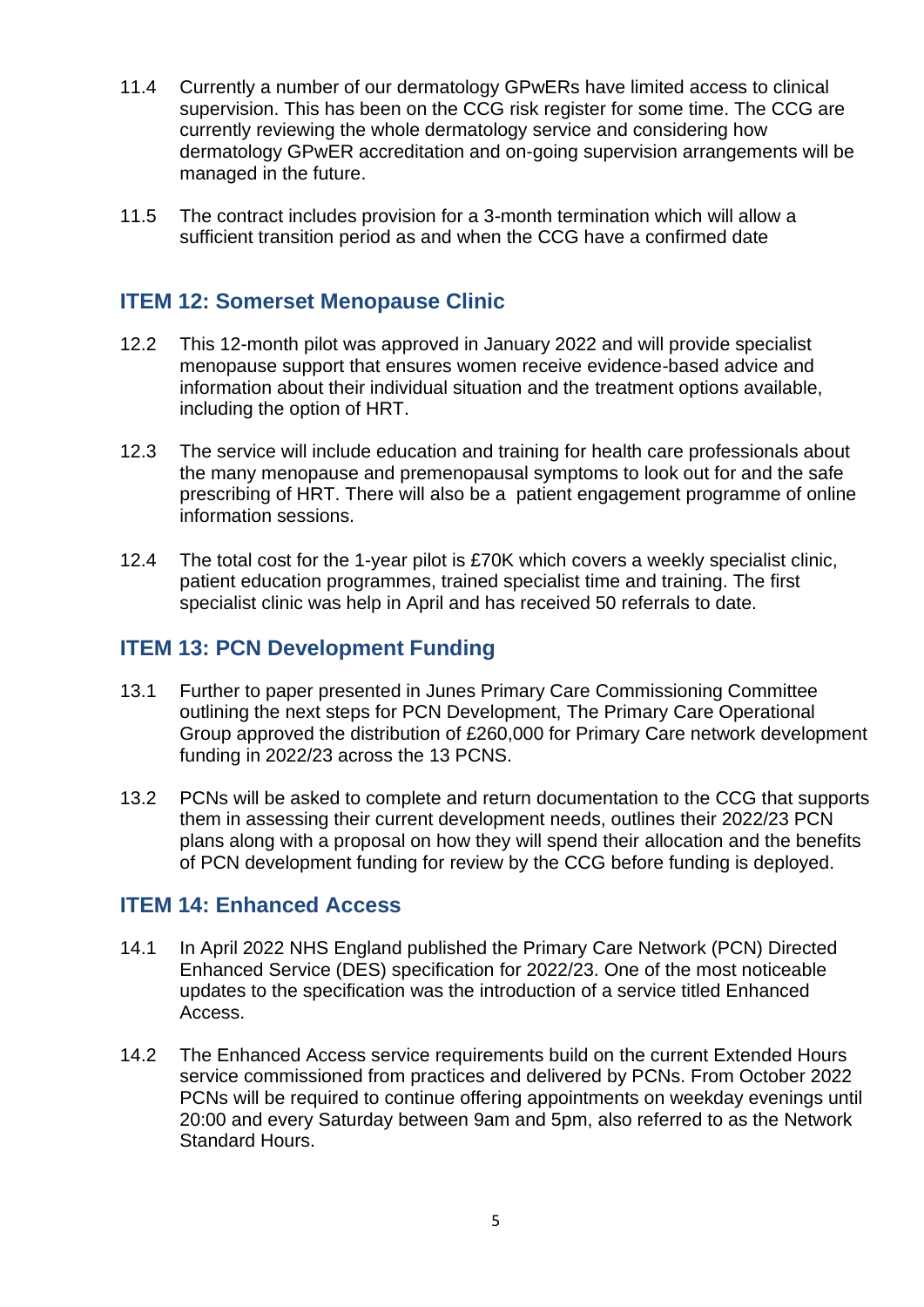- 14.3 The principle of extending the times when appointments are available to patients remains the same, but the amount of capacity PCNs are required to provide will increase from 30 minutes per 1000 population to 60 minutes per 1000 population. For Somerset, PCNs are already commissioned to deliver 294 hours of appointment time and from October 20202, PCNs will be commissioned to deliver a further 294 hours, taking the additional weekly appointment time to 588 hours during the Network Standard Hours.
- 14.4 PCNs have been given the responsibility to plan the local delivery model for Enhanced Access and the autonomy to design a service that meets the needs of their registered population. The Somerset General Practice Provider Board (SGPPB) is providing oversight of the planning process and leadership to identify opportunities for a collaborative system response.
- 14.5 To assist with the planning process, the CCG has issued a briefing document which summarises the service requirements and outlines the opportunities and considerations to inform the planning of the service model. The Primary Care Team will work continue to support and work collaboratively with PCNs and the SGPPB throughout the duration of the planning and mobilisation process.
- 14.6 There is a nationally specified timeline with the service expected to commence from October 2022 and initial plans are to be shared with the CCG on or before 31 July 2022, with August 2022 being used to refine and agree plans. Work is currently underway to develop an assurance process to satisfy the CCG that plans align with the nationally specified requirements and reflect the needs of the Somerset population. Due to the pace of change and the national timelines, final assessment and agreement of PCN plans will be obtained from the Somerset Primary Care Operational Group, with a report summarising plans and the position at the subsequent Primary Care Commissioning Committee.

## **ITEM 15: Childhood Immunisation and Vaccination**

15.1 There have been some changes to the way that Childhood Immunisations are contracted and paid. Historically funding and contracting arrangements were under the Childhood Immunisations DES. GP Practices received payment through a combination of Item of Service (IoS) payments and capitation payment, supplemented with incentives attached to tiered achievement targets of 70% and 90%. Contractual changes in 2021/22 meant Childhood Immunisations became an essential service for practices to provide. Practices continue to receive an IoS payment for each dose of a vaccine administered with an additional performance related payment as part of QOF. To achieve maximum possible payment practices must achieve 95% performance which is in line with public health targets for herd immunity. The lowest threshold for payment is 87% for one indicator and 90% for the other two indicators. The changes have raised some concerns both locally and nationally. The CCG are currently in the process of understanding the detail of the impact on practices in Somerset. The key focus is on ensuring a high rate of vaccination across Somerset as it is one of the most important ways of protecting population health. The CCG are working closely with NHS England and Improvement and Somerset County Council to review the opportunities..

## **ITEM 16: Delivery of the Assurance Framework for General Practice**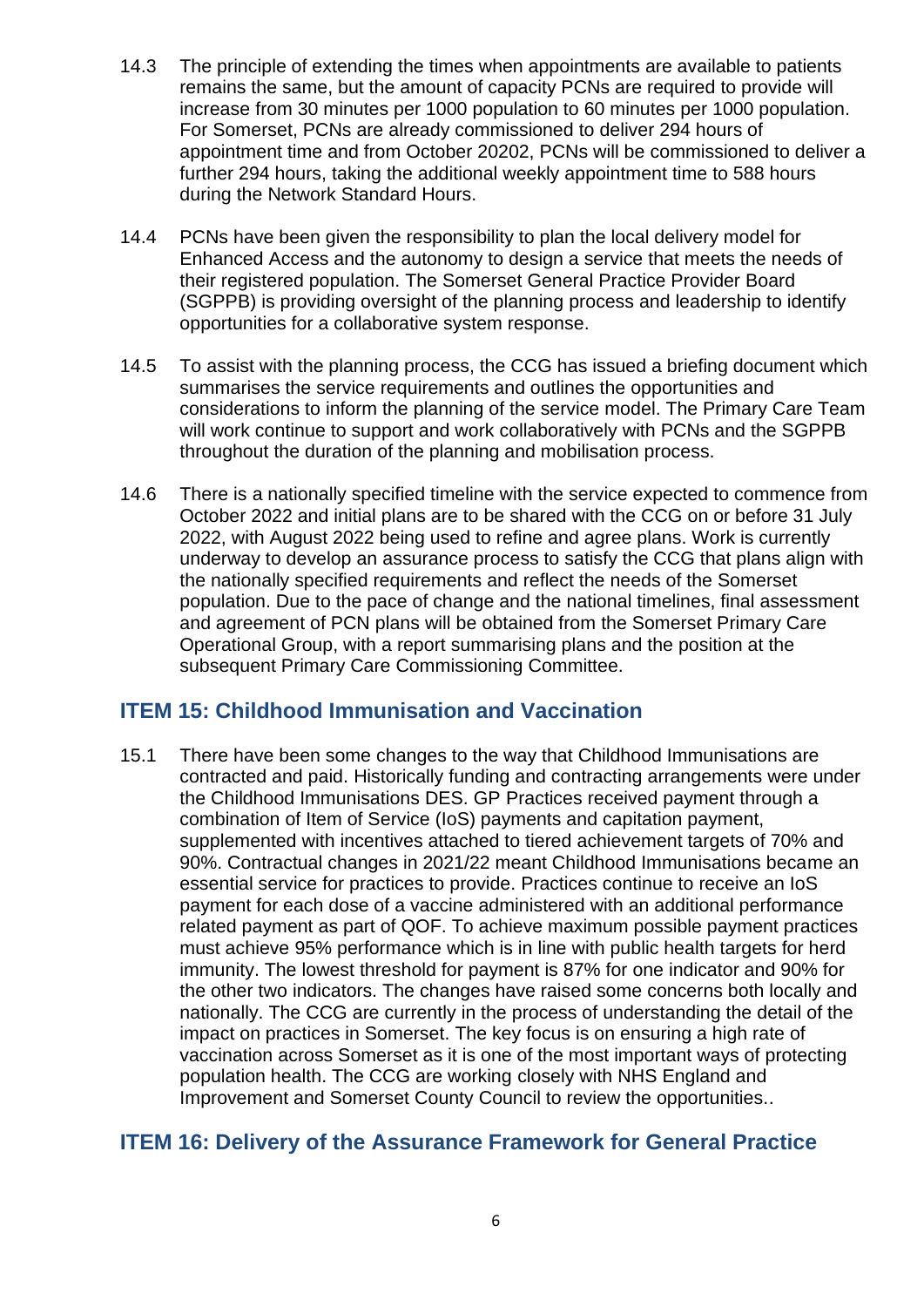- 16.1 As part of the 'return to normal', the CCG is reinstating its three-year rolling programme of Assurance Framework meetings, with the first three practices being those whose previous visit was cancelled due to the Covid19 pandemic.
- 16.2 We plan to conduct these meetings using a blended approach of face-to-face and Microsoft. The meetings will follow a similar format to previously with senior leadership and representation from CCG primary care, quality, medicines management teams as appropriate.
- 16.3 The meetings will be supported through the use of a standard agenda and the Practice Profile Report. The Practice Profile report is a snapshot of the available practice level information and its position relative to other practices, its PCN and CCG in relation to a number of measures and indicators.
- 16.4 Significant progress has been made with the development of a central repository for data relating to primary care. Monthly reporting showing achievement for all practices within a number of key indicators has been established. We are soon to finalise exception reporting to highlight practices with perceived unwarranted variation within specific reactionary risk indicators such as clinical effectiveness and contractual compliance.
- 16.5 The Primary Care Commissioning Committee will receive regular reports on progress.

## **ITEM 17: Workforce**

- 17.1 The total number of patients in Somerset CCG has increased by approximately 600 since the previous quarter (December 2021).
- 17.2 GP Patient Ratio remains consistent. We are managing to hold GP numbers steady at 459 individual doctors, with 354.07 FTE.
- 17.3 The trend for increase in salaried GPs continues, though a recent LMC information session on partnerships attracted a substantial number of GPs who are keen to enter partnerships.
- 17.4 A significant number of registrars are requiring visas as they are overseas doctors. The number of Somerset practices with Tier Two Sponsor licences and able to apply for visas is increasing.
- 17.5 The percentage of GPs aged 55yrs and over has risen by 0.7%
- 17.6 Overall, nurse headcount has increased by 10 since December 2021 to 350 nurses (233.51 FTE). This is very positive given the pressures on the nursing workforce.
- 17.7 Direct patient care staff (all other staff treating patients) is at 319 staff (205.75 FTE) and there are 1,213 (826.97 FTE) administrative staff including receptionists and medical secretaries.
- 17.8 The total number of ARRS staff recruited by PCNs as at 31 March 2022 is 159.7. PCNs will submit this years workforce plans at the end of August.